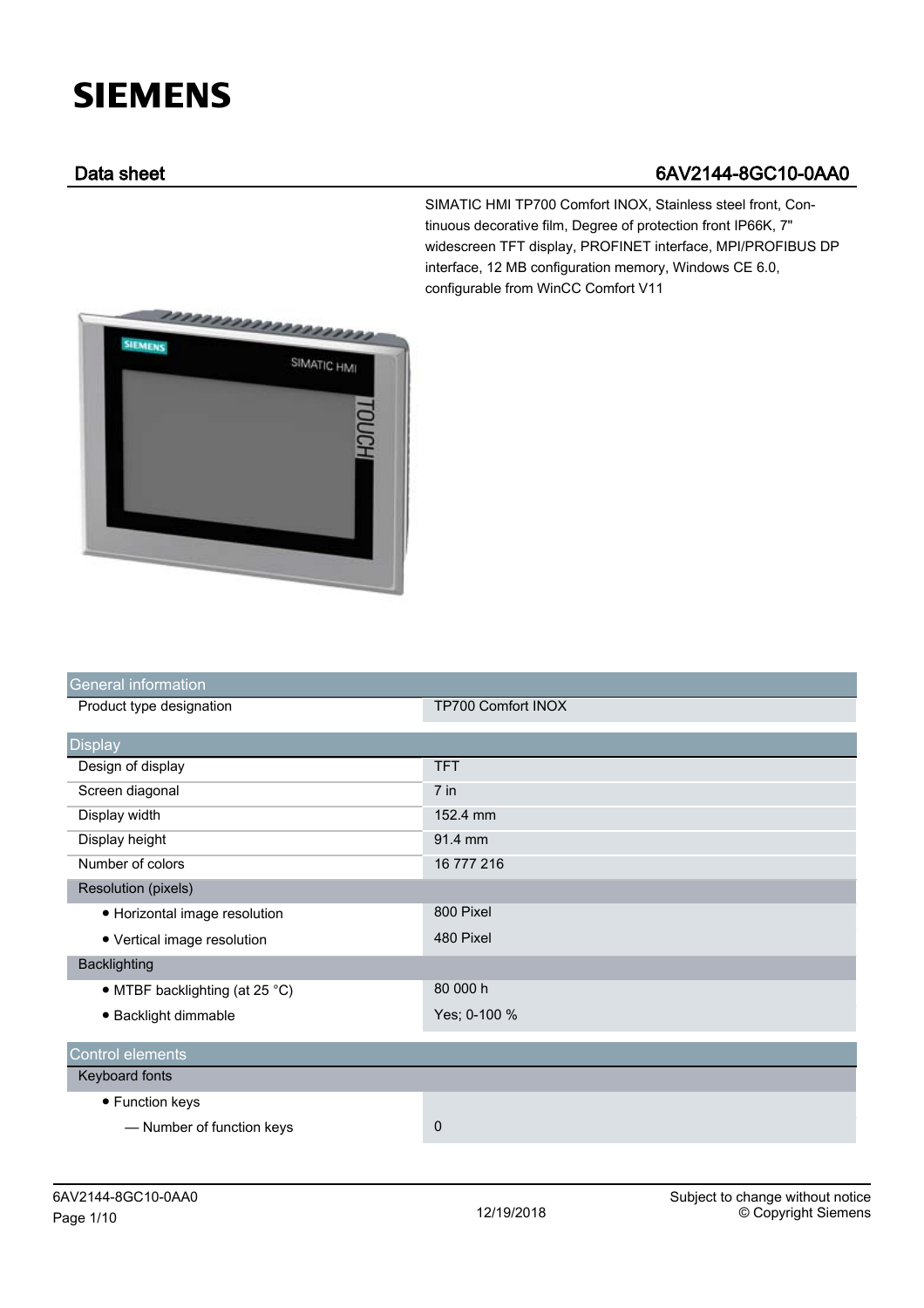| • Keys with LED                                  | <b>No</b>              |
|--------------------------------------------------|------------------------|
| • System keys                                    | <b>No</b>              |
| · Numeric keyboard                               | Yes; Onscreen keyboard |
| · alphanumeric keyboard                          | Yes; Onscreen keyboard |
| Touch operation                                  |                        |
| · Design as touch screen                         | Yes                    |
| Expansions for operator control of the process   |                        |
| • DP direct LEDs (LEDs as S7 output I/O)         |                        |
| $-$ F1Fx                                         | 0                      |
| · Direct keys (keys as S7 input I/O)             |                        |
| $-$ F <sub>1.</sub> $-Fx$                        | $\mathbf 0$            |
| • Direct keys (touch buttons as S7 input I/O)    | 32                     |
|                                                  |                        |
| Installation type/mounting<br>Mounting position  | vertical               |
| Mounting in portrait format possible             | Yes                    |
| Mounting in landscape format possible            | Yes                    |
| maximum permissible angle of inclination without | $35^\circ$             |
| external ventilation                             |                        |
|                                                  |                        |
| Supply voltage                                   |                        |
| Type of supply voltage                           | <b>DC</b><br>24 V      |
| Rated value (DC)                                 | 19.2 V                 |
| permissible range, lower limit (DC)              | 28.8 V                 |
| permissible range, upper limit (DC)              |                        |
| Input current                                    |                        |
| Current consumption (rated value)                | 0.5A                   |
| Starting current inrush I <sup>2</sup> t         | 0.5 A <sup>2</sup> ·s  |
| Power                                            |                        |
| Active power input, typ.                         | 12 W                   |
|                                                  |                        |
| Processor<br>Processor type                      | X86                    |
|                                                  |                        |
| Memory                                           |                        |
| Flash                                            | Yes                    |
| <b>RAM</b>                                       | Yes                    |
| Memory available for user data                   | 12 Mbyte               |
| Type of output                                   |                        |
| Info LED                                         | <b>No</b>              |
| Power LED                                        | No                     |
| Error LED                                        | No                     |
| Acoustics                                        |                        |
| $\bullet$ Buzzer                                 | <b>No</b>              |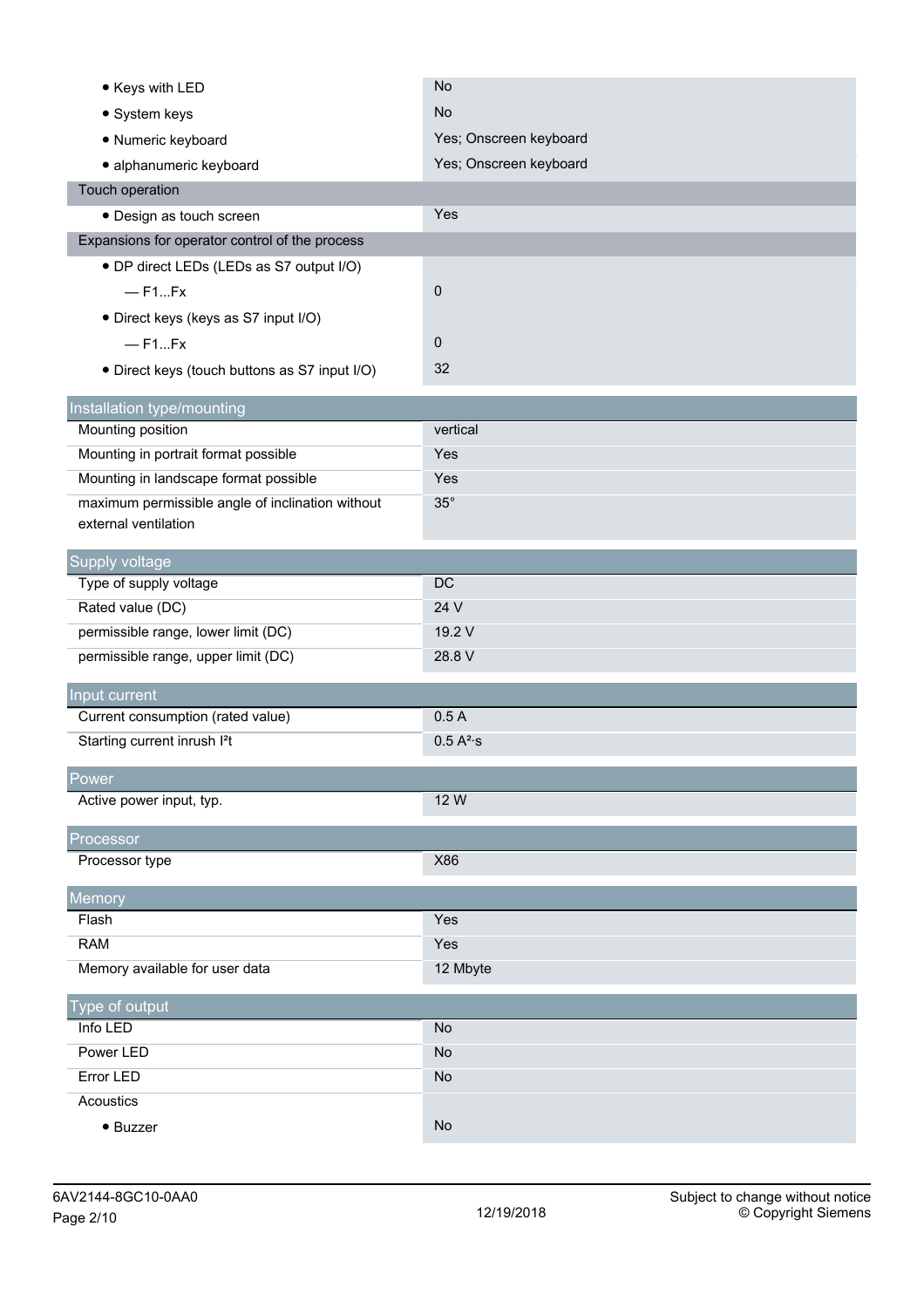● Speaker Yes

| $       -$                   |                                         |
|------------------------------|-----------------------------------------|
| Time of day                  |                                         |
| <b>Clock</b>                 |                                         |
| • Hardware clock (real-time) | <b>Yes</b>                              |
| • Software clock             | Yes                                     |
| $\bullet$ retentive          | Yes; Back-up duration typically 6 weeks |
| • synchronizable             | Yes                                     |
|                              |                                         |

## **Interfaces**

| Number of industrial Ethernet interfaces   | 1; 2 ports (switch)      |
|--------------------------------------------|--------------------------|
| Number of RS 485 interfaces                | 1; RS 422 / 485 combined |
| Number of RS 422 interfaces                | 0; together with RS 485  |
| Number of RS 232 interfaces                | $\mathbf 0$              |
| Number of USB interfaces                   | 2; USB 2.0               |
| $\bullet$ USB Mini B                       | $1; 5$ -pole             |
| Number of 20 mA interfaces (TTY)           | 0                        |
| Number of parallel interfaces              | $\mathbf 0$              |
| Number of other interfaces                 | $\mathbf 0$              |
| Number of SD card slots                    | 2                        |
| With software interfaces                   | <b>No</b>                |
| <b>Industrial Ethernet</b>                 |                          |
| • Industrial Ethernet status LED           | 2                        |
| • Number of ports of the integrated switch | $\overline{2}$           |

| <b>Protocols</b>                  |                      |
|-----------------------------------|----------------------|
| <b>PROFINET</b>                   | Yes                  |
| Supports protocol for PROFINET IO | Yes                  |
| <b>IRT</b>                        | Yes; As of WinCC V12 |
| <b>PROFIBUS</b>                   | Yes                  |
| <b>MPI</b>                        | Yes                  |
| Protocols (Ethernet)              |                      |
| $\bullet$ TCP/IP                  | Yes                  |
| $\bullet$ DHCP                    | Yes                  |
| $\bullet$ SNMP                    | Yes                  |
| $\bullet$ DCP                     | Yes                  |
| $\bullet$ LLDP                    | Yes                  |
| <b>WEB</b> characteristics        |                      |
| $\bullet$ HTTP                    | Yes                  |
| • HTTPS                           | Yes                  |
| $\bullet$ HTML                    | Yes                  |
| $\bullet$ XML                     | Yes                  |
| $\bullet$ CSS                     | Yes                  |
| • Active X                        | Yes                  |
|                                   |                      |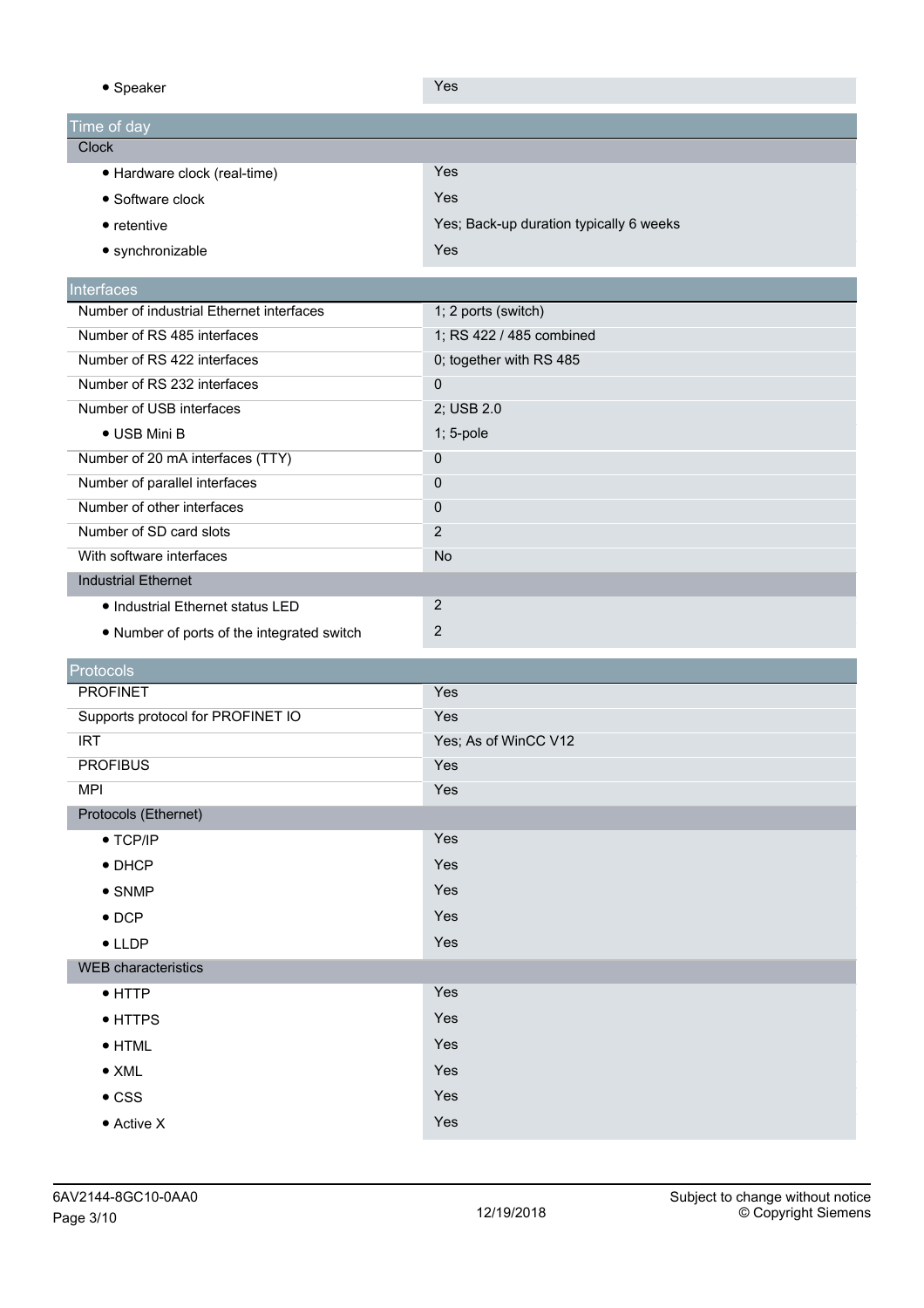| · JavaScript                                        | Yes                  |
|-----------------------------------------------------|----------------------|
| • Java VM                                           | No                   |
| Redundancy mode                                     |                      |
| $\bullet$ MRP                                       | Yes; As of WinCC V12 |
| Further protocols                                   |                      |
| $\bullet$ CAN                                       | <b>No</b>            |
| • EtherNet/IP                                       | Yes                  |
| • MODBUS                                            | Yes                  |
| <b>EMC</b>                                          |                      |
| Emission of radio interference acc. to EN 55 011    |                      |
| • Limit class A, for use in industrial areas        | Yes                  |
| • Limit class B, for use in residential areas       | No                   |
|                                                     |                      |
| Degree and class of protection<br>IP (at the front) | IP66K                |
| Enclosure Type 4 at the front                       | No                   |
| Enclosure Type 4x at the front                      | Yes; indoor use only |
| IP (rear)                                           | <b>IP20</b>          |
| Standards, approvals, certificates                  |                      |
| CE mark                                             | Yes                  |
| cULus                                               | Yes                  |
| FM approval                                         | Yes                  |
| RCM (formerly C-TICK)                               | Yes                  |
| KC approval                                         | Yes                  |
| EAC (formerly Gost-R)                               | Yes                  |
| Use in hazardous areas                              |                      |
| • ATEX Zone 2                                       | Yes                  |
| • ATEX Zone 22                                      | Yes                  |
| • IECEx Zone 2                                      | Yes                  |
| • IECEx Zone 22                                     | Yes                  |
| · cULus Class I Zone 1                              | No                   |
| · cULus Class I Zone 2, Division 2                  | Yes                  |
| • FM Class I Division 2                             | Yes                  |
| Marine approval                                     |                      |
| • Germanischer Lloyd (GL)                           | No                   |
| • American Bureau of Shipping (ABS)                 | No                   |
| · Bureau Veritas (BV)                               | No                   |
| · Det Norske Veritas (DNV)                          | No                   |
| • Lloyds Register of Shipping (LRS)                 | No                   |
| · Nippon Kaiji Kyokai (Class NK)                    | No                   |
| · Polski Rejestr Statkow (PRS)                      | <b>No</b>            |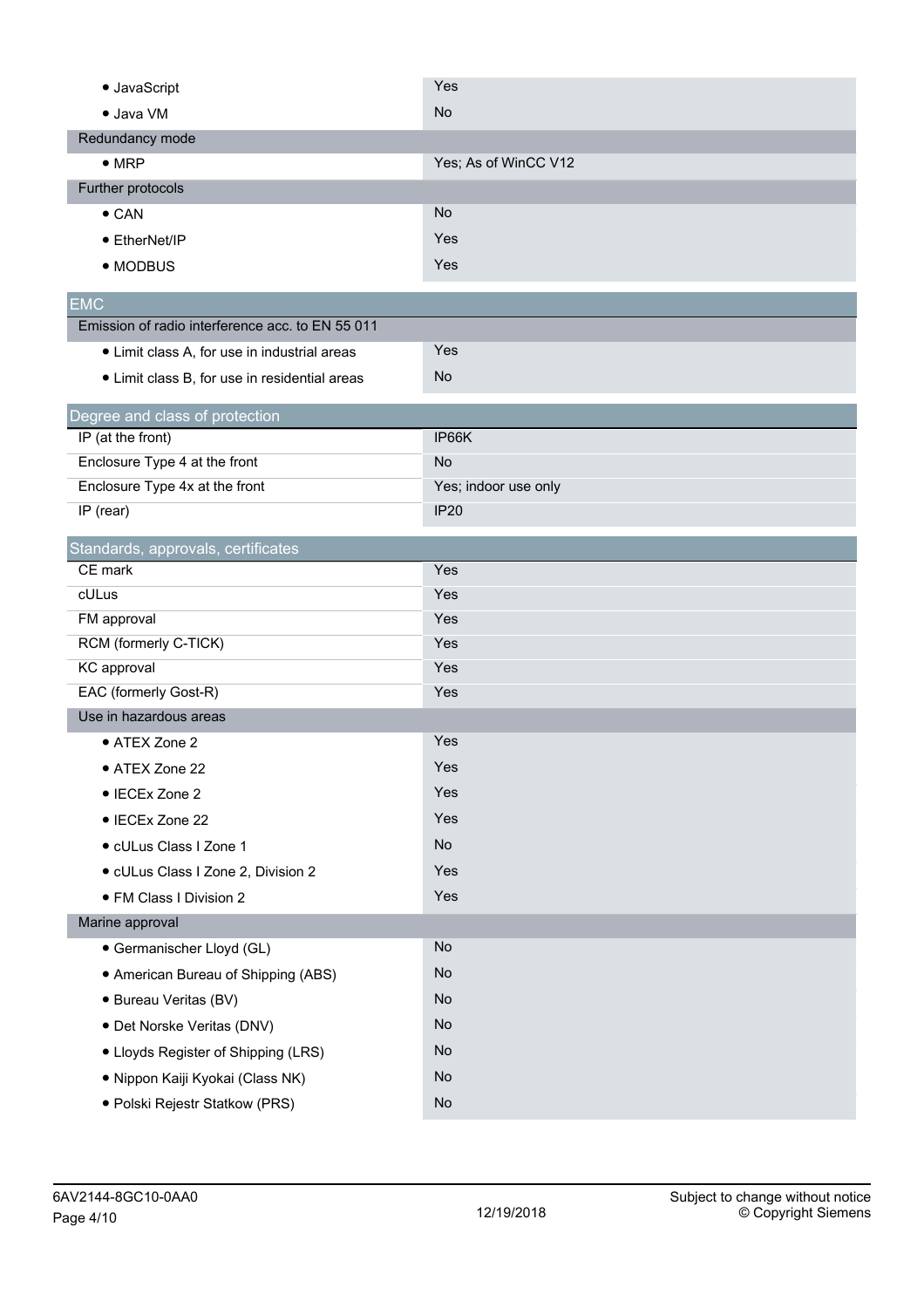| <b>Ambient conditions</b>                            |                       |
|------------------------------------------------------|-----------------------|
| Ambient temperature during operation                 |                       |
| • Operation (vertical installation)                  |                       |
| - For vertical installation, min.                    | 0 °C                  |
| - For vertical installation, max.                    | 50 °C                 |
| • Operation (max. tilt angle)                        |                       |
| - At maximum tilt angle, min.                        | 0 °C                  |
| - At maximum tilt angle, min.                        | 40 °C                 |
| • Operation (vertical installation, portrait format) |                       |
| - For vertical installation, min.                    | 0 °C                  |
| - For vertical installation, max.                    | 40 °C                 |
| • Operation (max. tilt angle, portrait format)       |                       |
| - At maximum tilt angle, min.                        | 0 °C                  |
| - At maximum tilt angle, min.                        | 35 °C                 |
| Ambient temperature during storage/transportation    |                       |
| $\bullet$ min.                                       | $-20 °C$              |
| • <sub>max.</sub>                                    | 60 °C                 |
| Relative humidity                                    |                       |
| · Operation, max.                                    | 90 %; no condensation |
| <b>Operating systems</b>                             |                       |
| proprietary                                          | <b>No</b>             |
| pre-installed operating system                       |                       |
| • Windows CE                                         | Yes                   |
| Configuration                                        |                       |
| Message indicator                                    | Yes                   |
| Alarm system (incl. buffer and acknowledgment)       | Yes                   |
| Process value display (output)                       | Yes                   |
| Process value default (input) possible               | Yes                   |
| Recipe management                                    | Yes                   |
| Configuration software                               |                       |
| • STEP 7 Basic (TIA Portal)                          | No                    |
| • STEP 7 Professional (TIA Portal)                   | No                    |
| • WinCC flexible Compact                             | <b>No</b>             |
| • WinCC flexible Standard                            | <b>No</b>             |
| · WinCC flexible Advanced                            | <b>No</b>             |
|                                                      |                       |
| • WinCC Basic (TIA Portal)                           | No                    |
| • WinCC Comfort (TIA Portal)                         | Yes; from V11         |
| • WinCC Advanced (TIA Portal)                        | Yes; from V11         |
| · WinCC Professional (TIA Portal)                    | Yes; from V11         |

Online languages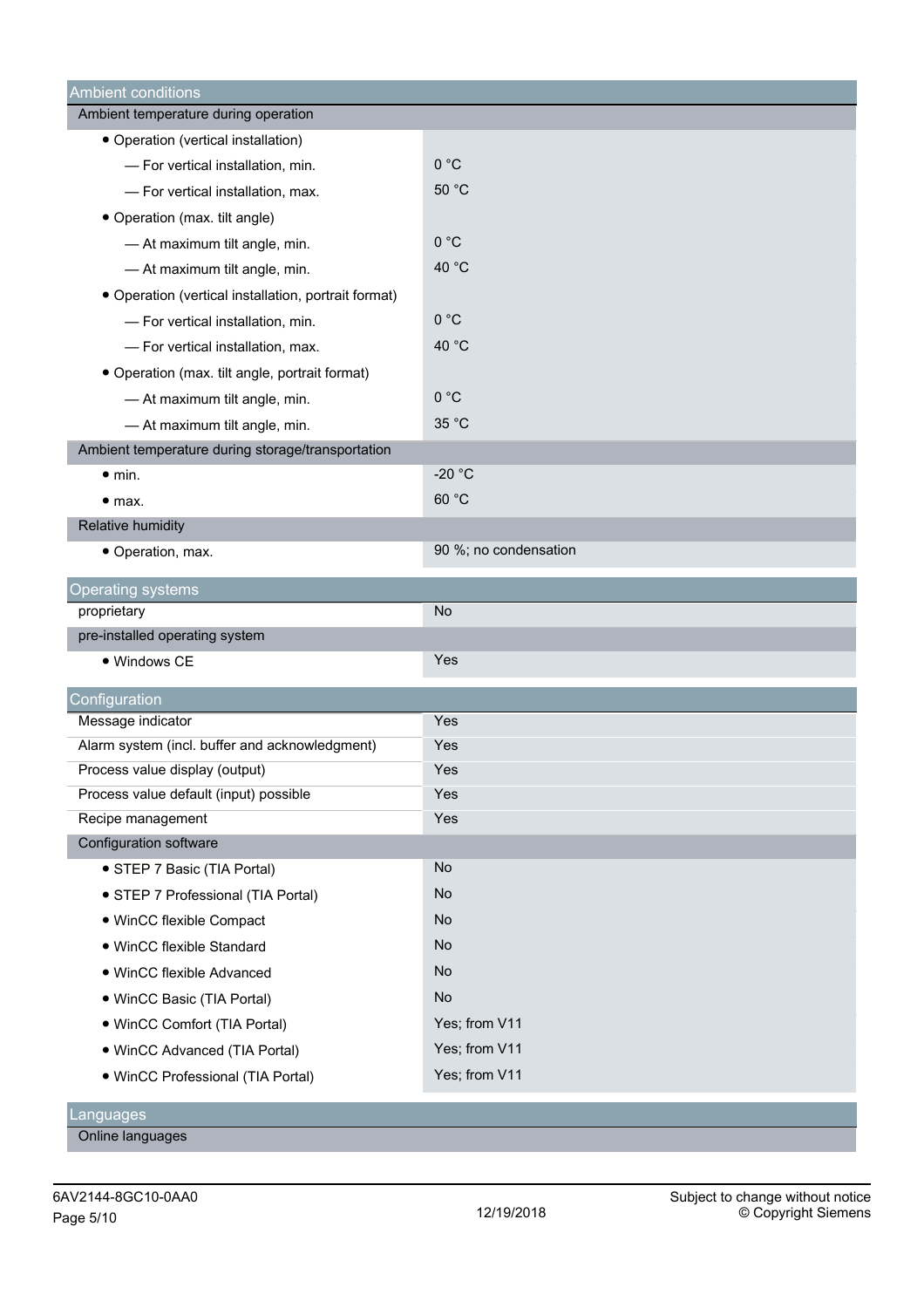| • Number of online/runtime languages                                | 32      |
|---------------------------------------------------------------------|---------|
| Project languages                                                   |         |
| • Languages per project                                             | 32      |
| Functionality under WinCC (TIA Portal)                              |         |
| Libraries                                                           | Yes     |
| Applications/options                                                |         |
| • Web browser                                                       | Yes     |
| • Pocket Word                                                       | Yes     |
| • Pocket Excel                                                      | Yes     |
| • PDF Viewer                                                        | Yes     |
| · Media Player                                                      | Yes     |
| · SIMATIC WinCC Sm@rtServer                                         | Yes     |
| • SIMATIC WinCC Audit                                               | Yes     |
| Number of Visual Basic Scripts                                      | Yes     |
| Task planner                                                        |         |
| • time-controlled                                                   | Yes     |
| • task-controlled                                                   | Yes     |
| Help system                                                         |         |
| • Number of characters per info text                                | 70      |
| Message system                                                      |         |
| • Number of alarm classes                                           | 32      |
| • Bit messages                                                      |         |
| - Number of bit messages                                            | 4 0 0 0 |
| • Analog messages                                                   |         |
| - Number of analog messages                                         | 200     |
| · S7 alarm number procedure                                         | Yes     |
| · System messages HMI                                               | Yes     |
| · System messages, other (SIMATIC S7,<br>Sinumerik, Simotion, etc.) | Yes     |
| • Number of characters per message                                  | 80      |
| . Number of process values per message                              | 8       |
| • Acknowledgment groups                                             | Yes     |
| • Message indicator                                                 | Yes     |
| • Message buffer                                                    |         |
| - Number of entries                                                 | 1 0 2 4 |
| - Circulating buffer                                                | Yes     |
| $-$ retentive                                                       | Yes     |
| - maintenance-free                                                  | Yes     |
| Recipe management                                                   |         |
| • Number of recipes                                                 | 300     |
| · Data records per recipe                                           | 500     |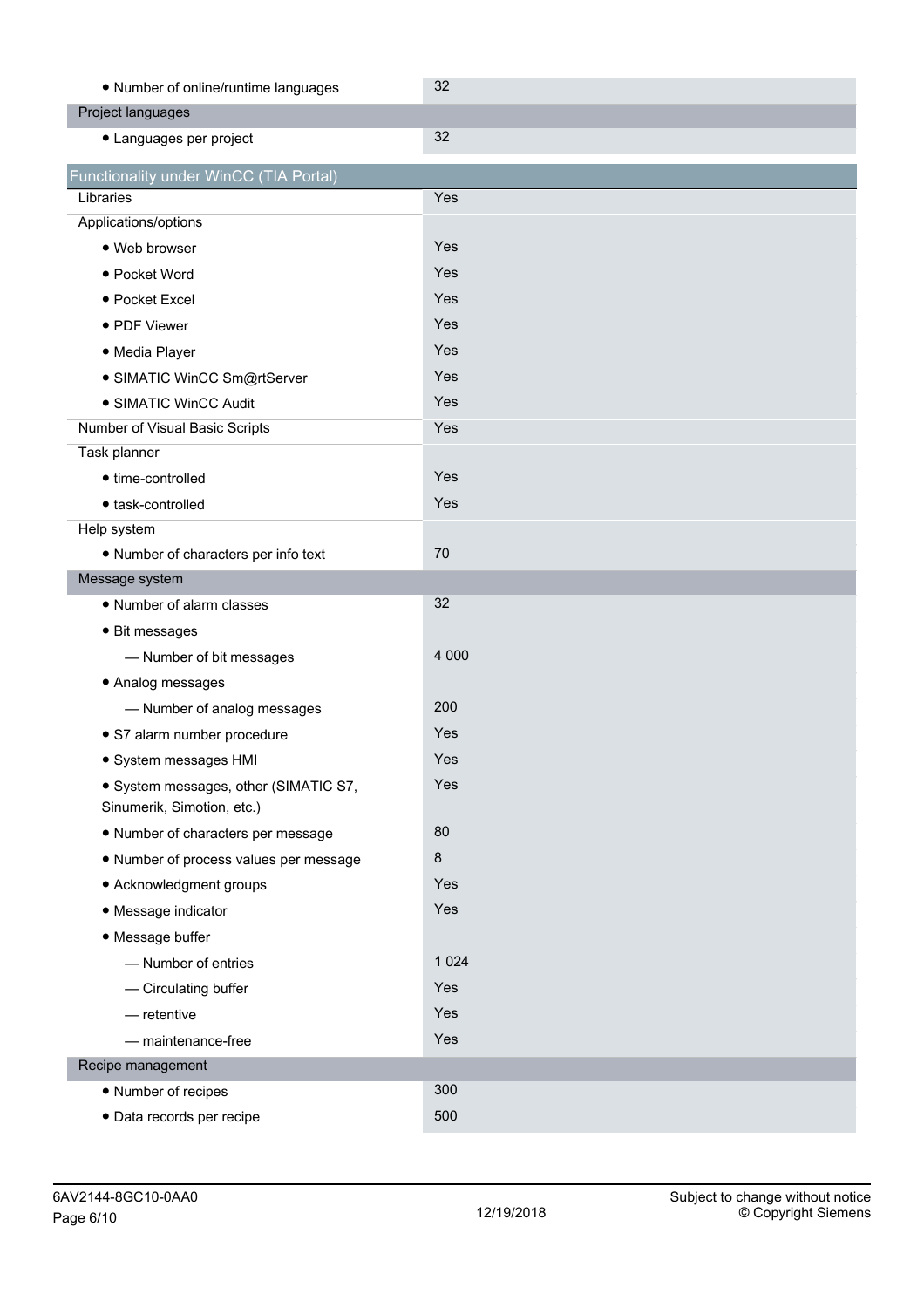| • Entries per data record              | 1 0 0 0 |  |
|----------------------------------------|---------|--|
| • Size of internal recipe memory       | 2 Mbyte |  |
| • Recipe memory expandable             | Yes     |  |
| Variables                              |         |  |
| • Number of variables per device       | 2 0 4 8 |  |
| • Number of variables per screen       | 400     |  |
| • Limit values                         | Yes     |  |
| · Multiplexing                         | Yes     |  |
| $\bullet$ Structures                   | Yes     |  |
| • Arrays                               | Yes     |  |
| Images                                 |         |  |
| • Number of configurable images        | 500     |  |
| · Permanent window/default             | Yes     |  |
| • Global image                         | Yes     |  |
| • Pop-up images                        | Yes     |  |
| · Slide-in images                      | Yes     |  |
| • Image selection by PLC               | Yes     |  |
| . Image number in the PLC              | Yes     |  |
| Image objects                          |         |  |
| • Number of objects per image          | 400     |  |
| • Text fields                          | Yes     |  |
| • I/O fields                           | Yes     |  |
| • Graphic I/O fields (graphics list)   | Yes     |  |
| · Symbolic I/O fields (text list)      | Yes     |  |
| · Date/time fields                     | Yes     |  |
| • Switches                             | Yes     |  |
| • Buttons                              | Yes     |  |
| • Graphic display                      | Yes     |  |
| $\bullet$ Icons                        | Yes     |  |
| · Geometric objects                    | Yes     |  |
| Complex image objects                  |         |  |
| • Number of complex objects per screen | 20      |  |
| • Alarm view                           | Yes     |  |
| • Trend view                           | Yes     |  |
| • User view                            | Yes     |  |
| · Status/control                       | Yes     |  |
| · Sm@rtClient view                     | Yes     |  |
| • Recipe view                          | Yes     |  |
| $\bullet$ f(x) trend view              | Yes     |  |
| · System diagnostics view              | Yes     |  |
| · Media Player                         | Yes     |  |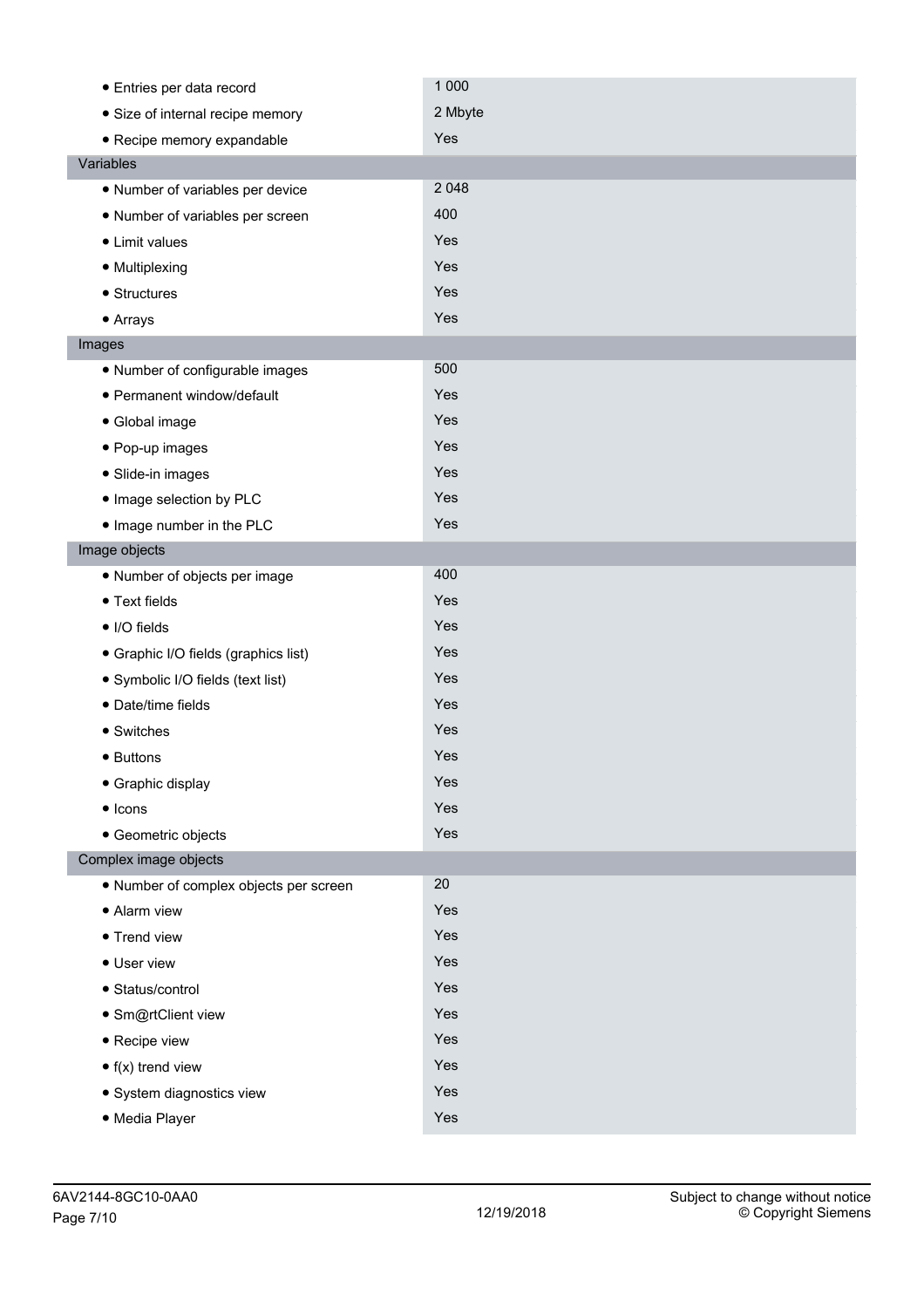| • HTML browser                         | Yes            |
|----------------------------------------|----------------|
| • PDF display                          | Yes            |
| • IP camera display                    | Yes            |
| • Bar graphs                           | Yes            |
| • Sliders                              | Yes            |
| • Pointer instruments                  | Yes            |
| · Analog/digital clock                 | Yes            |
| Lists                                  |                |
| • Number of text lists per project     | 500            |
| • Number of entries per text list      | 500            |
| • Number of graphics lists per project | 500            |
| • Number of entries per graphics list  | 500            |
| Archiving                              |                |
| • Number of archives per device        | 50             |
| • Number of entries per archive        | 20 000         |
| • Message archive                      | Yes            |
| · Process value archive                | Yes            |
| • Archiving methods                    |                |
| - Sequential archive                   | Yes            |
| - Short-term archive                   | Yes            |
| • Memory location                      |                |
| - Memory card                          | Yes            |
| - USB memory                           | Yes            |
| $-$ Ethernet                           | Yes            |
| · Data storage format                  |                |
| $-csv$                                 | Yes            |
| $-$ TXT                                | Yes            |
| $-$ RDB                                | Yes            |
| Security                               |                |
| • Number of user groups                | 50             |
| • Number of user rights                | 32             |
| • Number of users                      | 50             |
| · Password export/import               | Yes            |
| · SIMATIC Logon                        | Yes            |
| Logging through printer                |                |
| • Alarms                               | Yes            |
| • Report (shift log)                   | Yes            |
| • Hardcopy                             | Yes            |
| • Electronic print to file             | Yes; PDF, HTML |
| Character sets                         |                |
| • Keyboard fonts                       |                |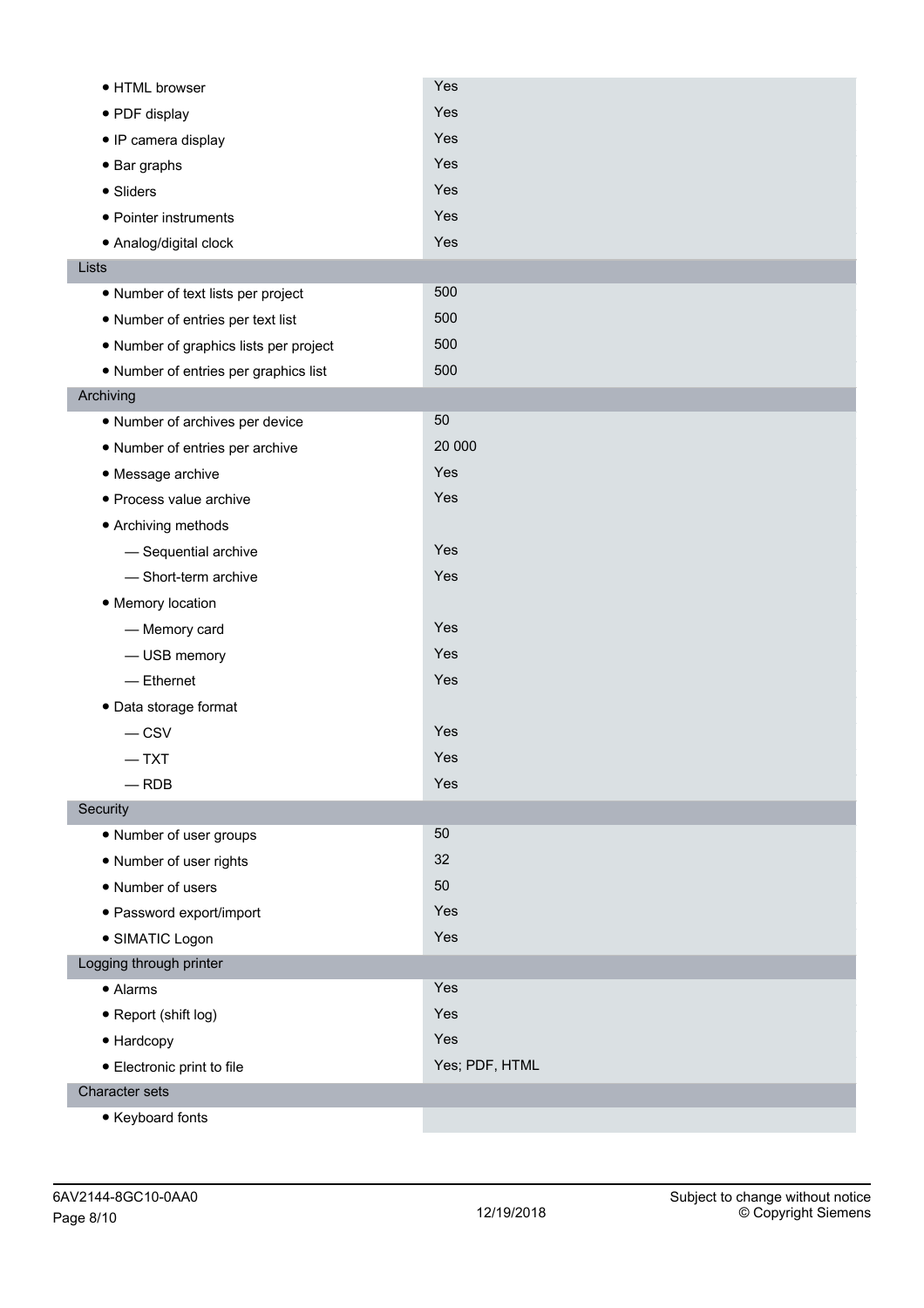| - US English                                 | Yes                                |
|----------------------------------------------|------------------------------------|
| Transfer (upload/download)                   |                                    |
| · MPI/PROFIBUS DP                            | Yes                                |
| $\bullet$ USB                                | Yes                                |
| • Ethernet                                   | Yes                                |
| · using external storage medium              | Yes                                |
| Process coupling                             |                                    |
| $\bullet$ S7-1200                            | Yes                                |
| $\bullet$ S7-1500                            | Yes                                |
| $\bullet$ S7-200                             | Yes                                |
| $\bullet$ S7-300/400                         | Yes                                |
| $\bullet$ LOGO!                              | Yes                                |
| $\bullet$ WinAC                              | Yes                                |
| • SINUMERIK                                  | Yes; with SINUMERIK option package |
| • SIMOTION                                   | Yes                                |
| • Allen Bradley (EtherNet/IP)                | Yes                                |
| • Allen Bradley (DF1)                        | Yes                                |
| · Mitsubishi (MC TCP/IP)                     | Yes                                |
| · Mitsubishi (FX)                            | Yes                                |
| • OMRON (FINS TCP)                           | <b>No</b>                          |
| • OMRON (LINK/Multilink)                     | Yes                                |
| · Modicon (Modbus TCP/IP)                    | Yes                                |
| · Modicon (Modbus)                           | Yes                                |
| • OPC UA Client                              | Yes                                |
| • OPC UA Server                              | Yes                                |
| Service tools/configuration aids             |                                    |
| • Backup/Restore manually                    | Yes                                |
| • Backup/Restore automatically               | Yes                                |
| • Simulation                                 | Yes                                |
| • Device switchover                          | Yes                                |
| Peripherals/Options                          |                                    |
| Peripherals                                  |                                    |
| • Printer                                    | Yes                                |
| · SIMATIC HMI MM memory card: Multi Media    | Yes; Up to 128 MB                  |
| Card                                         |                                    |
| · SIMATIC HMI SD memory card: Secure Digital | Yes; Up to 2 GB                    |
| memory card                                  |                                    |
| • SIMATIC HMI CF memory card Compact Flash   | <b>No</b>                          |
| Card                                         |                                    |
| • USB memory                                 | Yes                                |
| • SIMATIC IPC USB Flashdrive (USB stick)     | Yes; Up to 16 GB                   |